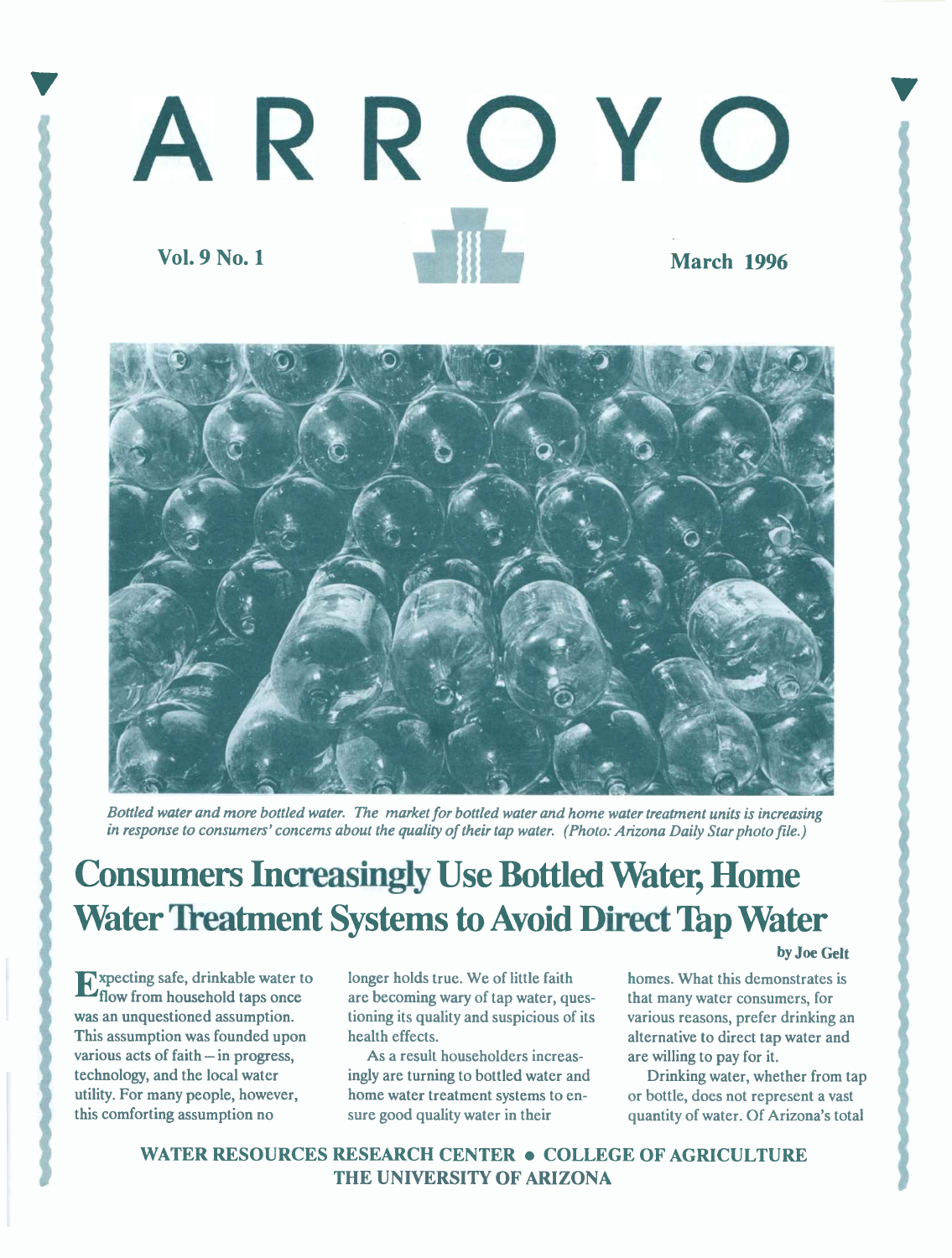water supply, about 9 percent goes to household uses. Household members then drink about one half of one percent of their domestic water supply.

### **Is Tap Water Hazardous** to Health?

y is there a burgeoning use of bottled water and home treatment devices when U.S. citizens arc enjoying some of the highest quality drinking water in the world? Might our concern appear excessive, even frivolous, considering the serious drinking water problems many countries face throughout the world. For example, the United Nations reports that 1.75 billion people in the world lack adequate drinking water and that more than 3 percent of all deaths in developing countries are directly related to contaminated drinking water.

The worldwide prevalence of such water quality problems whilst we, in the United States, expend much effort and expense to avoid drinking generally high quality U.S. tap water strikes some critics as incongruous. Some even consider the quest for more tasteful, purer, and healthier water as an unnecessary luxury or a consumer fad, unmotivated by any real need. But is this true?

People's consciousness about water quality was raised recently due to several widely reported incidents of public drinking water endangering health and even causing death. A 1993 outbreak of cryptosporidium parvum or crypto in Milwaukee sickened 403,000 Milwaukee residents, about half the city's population, and left more than 100 people dead.

In Las Vegas crypto contributed to the deaths of 19 AIDS patients in 1994, although the virus was never detected in the city's water supply. That AIDS patients on bottled water did not get the virus was a critical clue determining that crypto did, in

fact, come from drinking water.

Crypto is an elusive parasite that cattle and other animals excrete into watersheds and is found in up to 87 percent of untreated water supplies. Rain runoff carries the parasite to surface water supplies. Chuck Gerba of the University of Arizona's Department of Soil and Water Science estimates that crypto is in about onethird of the country's finished drinking water supplies.

The parasite causes severe diarrhea and nausea. Healthy individuals recover in about 10 days, but the virus can be deadly for children, the elderly, AIDS patients or anyone who is immuno-compromised; i.e. who have a weak immune system. Even low level occurrences of crypto can pose health problems, although the effects may be difficult to trace. The disease's rather lengthy seven-day incubation period complicates accurate diagnoses. Most infected people assume their nausea and diarrhea resulted from something they ate the day before.

Some researchers believe that incidents of crypto are not isolated events. The incidents attracted notice in Milwaukee and Las Vegas only because a large number of people were affected, with deaths resulting. The subsequent news coverage might left the impression that a new water quality threat had surfaced. A number of researchers believe, however, that such water-borne illnesses are more prevalent than is presently realized.

A study by Pierre Payment of the University of Quebec suggests that about a third of reported "stomach flu" cases may be infections from tapwater systems in compliance with current law. Research continues to determine if the bacteria in the tap water comes from the distribution system or whether it is an organism able to pass through the treatment process. Either way, however, water consumers are alerted that possibly harmful bacteria could be in their tap water.

Realizing that crypto is an emerging health threat to be reckoned with, federal agencies took action. The Center for Disease Control and Prevention (CDC) and the Environmental Protection Agency (EPA) issued warnings last summer that immuno-compromised people are at great risk drinking tap water. Such people were advised to boil their water, drink well-tested bottled water or install filters screening out particles as small as one micron, or a millionth of a meter.

A sizable segment of the U.S. population is at risk including those infected with HIV, cancer patients taking chemotherapy drugs, and organ-transplant recipients on immunosuppressive drugs. CDC estimates this includes about five million people. Because of all the publicity, even people in good health, who are unlikely to suffer infection from tap water, now are more concerned about their water quality. Many are considering bottled water and home water treatments options.

Arrovo is published quarterly by the Water Resources Research Center, College of Agriculture, 350 N. Campbell Avenue, University of Arizona, Tucson, Arizona 85721; 520- 792-9591. Each issue of Arroyo focuses on a water topic of current interest to Arizona, A list of past Arroyo topics is available upon request, and back issues can be obtained. Both list and past copies can be accessed via the World Wide Web (http://ag.arizona.edu/AZWATER/). Subscriptions are free, and multiple copies are available for educational purposes. The editor invites comments and suggestions.

Water Resources Research Center Director, Hanna J. Cortner Editor, Joe Gelt, Email: jgelt@ag.arizona.edu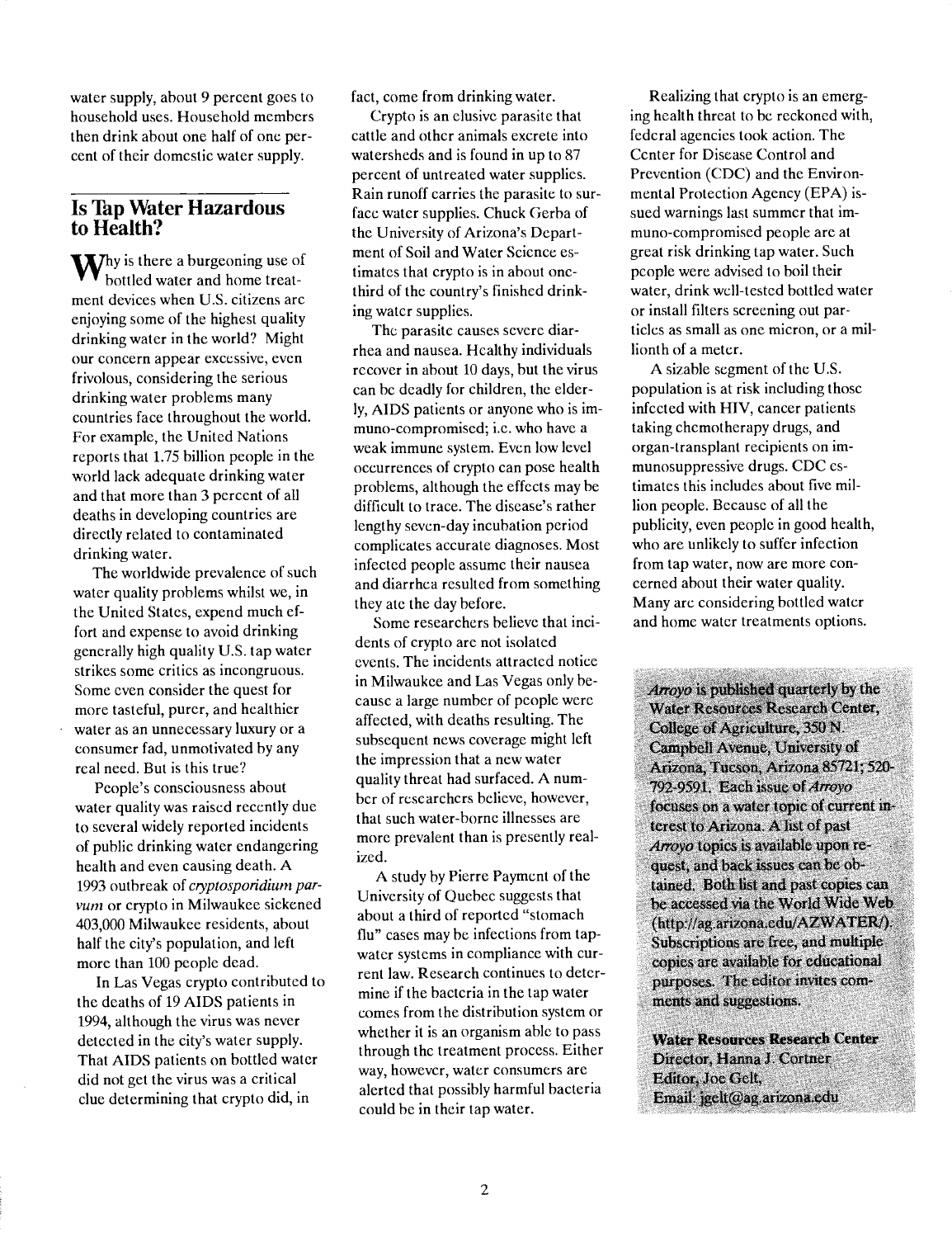#### Non-Health Reasons for Avoiding Tap Water

Although health and safety are<br> $A_{\text{foremost among water quality con-}}$ foremost among water quality concerns, consumers' main reason for avoiding direct tap water is aesthetics; they object to the taste and smell of their tap water. EPA establishes primary and secodary standards: the former are to protect public health. Secondary standards are concerned with esthetics and include nonmandatory guidelines for taste, odor, turbidity, etc. Some people buy inhome treatment systems or bottled water when their tap water fails to meet these standards.

Water treated with chlorine, which is widely used as a disinfectant, often has a distinct smell, even if it is not in violation of EPA standards. Some people find this odor sufficiently onerous to seek alternatives to drinking chlorine treated tap water.

Also, many people believe an alternative to tap water ensures higher quality homemade beverages. They use such water when making tea, coffee and ice cubes. Along this line, Ben & Jerry's, a leading premium ice cream maker, will use Vermont Pure Spring Water as a food ingredient in its new line of sorbets scheduled to be introduced nationally in March-April. Also some people reach for bottled water as a healthy substitute for caffeinated or alcoholic beverages.

Along with health and aesthetic concerns, other factors also may help explain the growing popularity of bottled water and home water treatment systems; for example, a mistrust of government. Government agencies test, treat and monitor water supplies and mandate appropriate treatment. Meanwhile, a growing distrust of government causes some people to be wary of its effectiveness and even suspicious of its intent. As a result, various people have misgivings about trusting government to adequately

protect the water they drink.

Tucson's recent Proposition 200 was a reflection of this attitude. The initiative, which voters passed in November, prescribed the use of CAP water, in response to perceived mismanagement by Tucson Water officials. Seen as a current and emerging theme, this distrust of government actually has been around for a while, at least with regards to drinking water. "Troubled Waters," a Center for Investigative Reporting 1985 publication, is lengthily subtitled "The poisoning of America's drinking water-how government and industry allowed it to happen, and what you can do to ensure a safe supply in the home." If government is not to be trusted, then individual citizens must take charge of their water quality.

Perhaps a philosophical reason also might account for the use of bottled water and home treatment systems. It often is said that modern conveniences, by lessening our opportunities to provide for our own basic needs, deprive us of some fundamental human satisfactions. Hunting, gardening, even baking bread are efforts to regain some of the missing "handson" quality to life.

Water flowing from a tap clearly is a modern convenience. At a turn of a faucet, water flows, its source and route to the spout as unknown and mysterious to most people as is the flow of electricity to a outlet. Tap water is an abstraction.

In contrast, water purchased in bottles is a known quantity, readily visible and physically present. lt is transported, stored, enshrined in a stand for use. And if bottled water allows people access to the physical reality of water, choosing and buying a home water treatment unit personally involves them in ensuring the purity of their drinking water. In other words, by using bottled water or a home treatment device, people take some direct charge of satisfying their basic need for water.

## Home Water **Treatment Systems**

for whatever reasons, householders are dissatisfied with the water flowing from their taps, they can invest in a home water treatment unit. By installing such a unit, consumers extend the treatment process, from the water treatment plant to the actual point of delivery and consumption; i.e, their homes. With this one last step, consumers expect their domestic water quality is enhanced and more fit to drink.

Home water treatment units come in two basic types: point of use (POU) and point of entry (POE) devices. POU devices, which are the most common, usually are installed near the sink or faucet and treat only water used for drinking or cooking. POE devices treat all the water entering the house, regardless of its use.

The sale of such units is expanding. The purchase of home water treatment systems has increased, from about 3.4 million in 1991 to an expected sale of 4.7 million in 1996. Sales are expected to reach 5.5 million by 1999.

Home treatment units rely on various processes to purify water. Some of the processes have specialized functions and remove only certain constituents. Buyers need to study the advantages and disadvantages of each, to determine which process is best for their needs  $-$  or, in- $\text{d} \text{e} \text{e} \text{d}$ , if one is even needed  $-\text{given}$ the characteristics of their water and the desired results.

Officials warn that some home treatment systems, if not maintained properly, can create their own water quality problems. Users failing to change filters as often as needed is a common problem. Proper maintenance takes time and money.

Also, the technology of treatment units is rapidly changing. For example, a new product recently has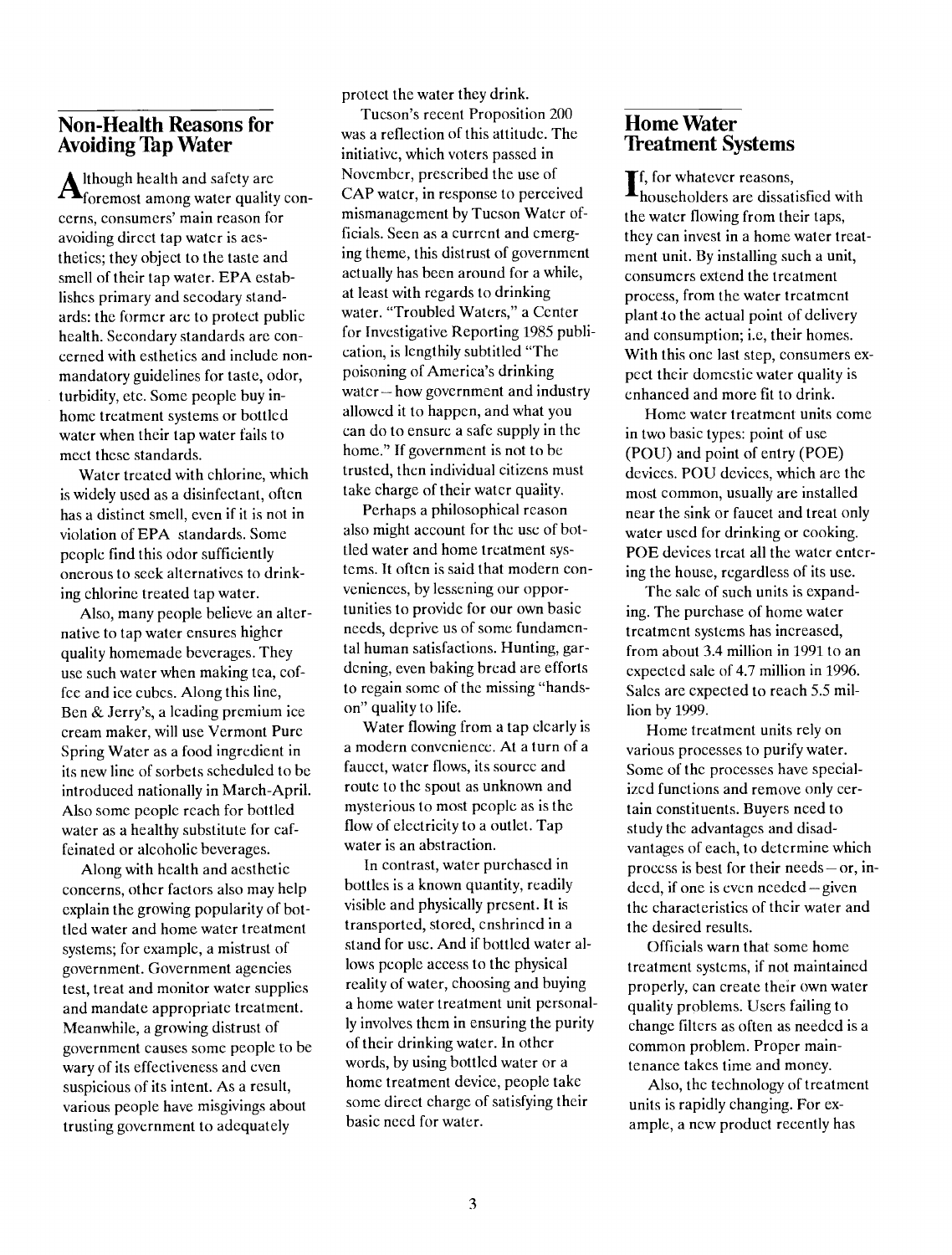been introduced to help resolve the problem of consumers not knowing when to change their water filters. This device provides the user a constant indication that the filter is functioning and will shut off automatically when it needs changing.

The most common home treatment method, granular activated carbon (GAC) takes advantage of carbon's capacity to absorb impurities. Carbon's water purifying ability long has been known. For centuries, sailing ships used carbon for storing drinking water during long voyages. The approximately 50 acres of surface area contained in a pound of carbon can absorb many chemicals. Adding a slight electro-positive charge to activate carbon increases its attraction to chemicals and impurities.

The appeal of GAC is its low cost, general availability, ease of installation, and capabilities. GAC filters can reduce, but not totally eliminate, pesticides, volatile organic chemicals (VOCs), synthetic organic compounds (SOCs), some radiological constituents, fluoride and a few metals.

A disadvantage is that GAC filters can contribute microbiological contaminants to water by collecting organisms in the filter. As water passes through the GAC, some bacteria get trapped in the substrate where they can multiply prolifically because of the warm, moist oxygen-containing environment. The filter also concentrates organic matter that feeds the bacteria. As a result, filtered water flowing from the tap could contain bacteria, especially in the first flow in the morning.

The microbiological contaminants produced by GAC filters are not pathogens for most people and are unlikely to infect healthy individuals, although immuno-compromised people may be at risk. Epidemiological studies of healthy people using GAC filtration devices showed no cor-

relation between their use and illness. Chuck Gerba is working with the Water Quality Association to assess the risk of using GAC filters.

GAC filters can become saturated through normal household use, resulting in a rapid decrease in effectiveness. The carbon therefore must be replaced regularly. The life of the unit is determined by the amount of carbon it contains, the quality of incoming water, and the quantity of water passing through the filter.

Some home water treatment devices rely on a reverse osmosis



San Ildefonso water jar design

(RO) process. This involves forcing water through a semi-permeable membrane capable of blocking 90 percent of almost all constituents. Some RO systems include a GAC filter installed at the end of the process to capture any impurities that make it through the membrane. RO units are recommended for water with a high mineral content. Further, RO's effectiveness at removing nitrates makes them very useful in some agricultural areas.

Up until fairly recently RO devices were criticized for the limited amount of water they produced and their high water use. Only a portion of the water RO devices used is actually processed for consumption. Literature from 1993 stated that RO devices used from three to ten gallons to produce one gallon of purified water. It is an

indication of how the technology is changing that a Tucson water market recently reported its RO filtering system can produce 7,000 gallons daily, with 1.9 gallons needed to produce each gallon of treated water.

A concern associated with RO systems is that their reservoir can be a breeding ground for pseudomonas bacteria. This bacteria grows well in low nutrient or ultra pure water which is produced by RO and water distillation systems. It is an opportunistic pathogen, relatively harmless to healthy individuals, but a possible threat to people who are immunocompromised.

Pierre Payment of Quebec University compared incidents of diarrhea in households using RO filtrated water with other households that drank straight tap water. He found that, although diarrhea occurred much less frequently in households with RO systems, some incidents still occurred and these he related to bacteria growth in the RO filter.

RO membranes last much longer than GAC filters. RO membranes can last from one to eight years depending upon incoming water quality and quantity of flow.

Ultraviolet light (UV) also is used to disinfect water. This process involves water passing through a clear cylinder, with a UV lamp shining on the water to disinfect it. The effectiveness of this method depends upon exposure time, light intensity, and type of microorganisms in the water.

UV exposure effectively rids water of most bacteria and viruses. It does not kill giardia and chryptosporidia, however, nor does it remove chemicals, lead or asbestos. UV disinfection is less effective in water with iron or high turbidity, i.e. suspended particles causing cloudiness. UV bulbs should be replaced every year.

Distillation is another water purification process. It involves boiling water, then condensing the steam into a liquid to remove all dissolved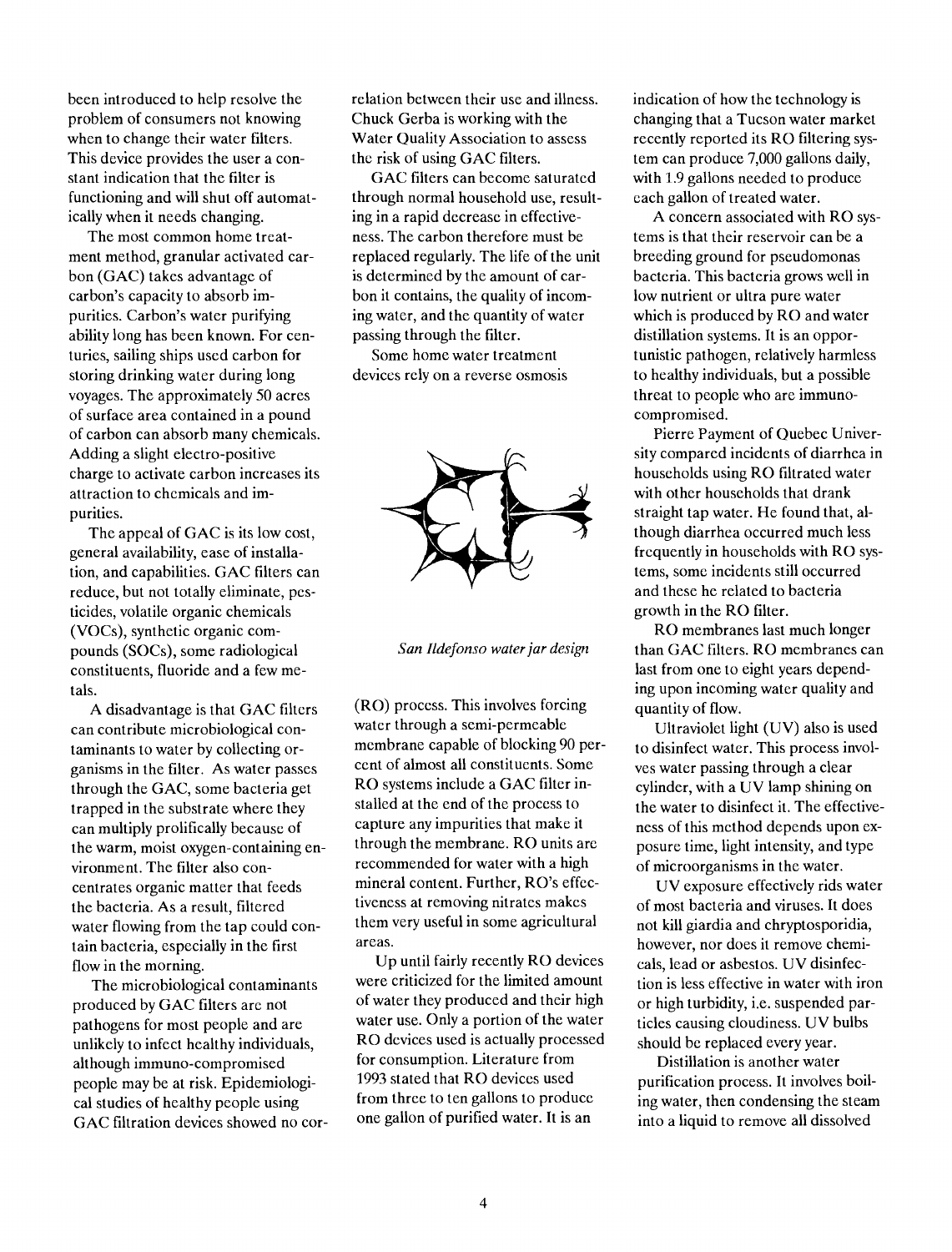minerals. Distillation effectively removes all nonmetallic inorganics, metals, microbiological contaminants, physical contaminants, synthetic organic compounds, most pesticides, and radiological contaminants. Distillation is the most effective method for removing the largest number of chemical constituents.

A disadvantage to distillation is the high energy cost. A great amount of electricity or natural gas is consumed to produce usually a small quantity of water each day. The process also is time-consuming, taking about eight hours to produce several gallons of drinking water. The life span of the unit varies with the type of water treated, about 10 years with soft water and from three to four years with hard water.

Water softeners or conditioners are used to treat water with excessive mineral content; i.e, hard water. Most conditioners on the market rely on an ion exchange process, with sodium exchanged for the calcium and magnesium that causes water hardness. The chemical makeup of the water is thereby changed. Water softeners also remove some metals. Salt or sodium chloride is used to regenerate the treatment unit.

Excessively hard water can be a problem, causing mineral scale on sinks, water pipes, and other household appliances. The mineral build up can reduce the energy efficiency of water heaters as well as reduce the life of various appliances, including water treatment systems. Also soaps and detergents are less effective in hard water.

Yet hard water has it benefits. People who drink hard water are less prone to heart disease. Hard water also seems to help develop stronger teeth and bones. Further, the mineral buildup within pipes caused by hard water coats solder joints thereby preventing any lead that may be in the joints from getting into the drinking water. Also people on low-sodium

diets should avoid softened water since the process adds sodium to the water.

### **Home Water Treatment** Systems Regulations

 $\bigcup$  fused by the array of water treat **Nonsumers are likely to be con**ment devices and brands on the market. Their confusion may turn to wariness, even suspicion when pressured by sales people warning them of the dire consequences of drinking straight tap water and extolling the inestimable worth of their products. To guide and protect consumers, the National Sanitation Foundation (NSF) International, an independent, notfor-profit testing organization, tests and evaluates drinking water treatment units. NSF tests for aesthetic and health concerns. Drinking water aesthetics involves taste, odor or color, characteristics that may not be harmful to health, but are undesirable in water. Testing for aesthetics effects involves ratings for reduction of particulates, iron, taste, odor and chlorine, total dissolved solids and turbidity.

NSF rating for health effects of water filtration devices includes testing for reduction of asbestos, herbicides and pesticides, total trihalometanes (TTHMs), volatile organic chemicals (VOCs), cysts (giardia, cryptosporidia), turbidity, lead, asbestos, and radon.

The five basic requirements to he met for a system to be NSF Certified are: contaminant reduction claims are true; the system is not adding anything harmful to the water; the system is structurally sound; advertising, literature and labeling are not misleading; and the materials and manufacturing process don't change. A product advertising "Tested to NSF Standards" instead of "NSF Certified" doesn't ensure that any of the above standards were, in fact, met,

but merely referred to.

A system having received an NSF classification is subject to unannounced inspections of its manufacturing facilities. This is to ensure that standards are maintained after the original NSF testing.

NSF certification occurs in lieu of federal regulation, with manufacturers voluntarily submitting their products to NSF for testing and evaluation. NSF has certified 82 manufacturers of treatment units, representing over 1600 products. Another 56 manufactures are working toward certification. An estimated 290 companies are producing home water treatment devices. Most reputable companies do not spare expense to achieve respectable NSF ratings.

Various states use NSF ratings when regulating home treatment devices. For example, California requires that all filters sold in the state must include the filter's NSF rating on the unit, the packaging, and all related literature related to the filter. Arizona does not have regulations pertaining to home treatment devices.

By referring to NSF testing results, householders should be able to identify the best system for their needs. Free consumer information is available by contacting: NSF International, P.O. Box 130140, Ann Arbor, Michigan 48113-0141; 1-800-NSF-MARK.

#### Consumers Reach forBottled Water

 $\mathbf{B}$ arrel water appeared in Arizona<br>history prior to bottled water. Before piped water was available in some areas a horse-drawn wagon delivered water by filling water barrels located in front of homes, businesses and even tents. A white flag was a signal to fill up the water barrel. In Flagstaff during the 1890s a barrel of water ranged from 25 cents to \$1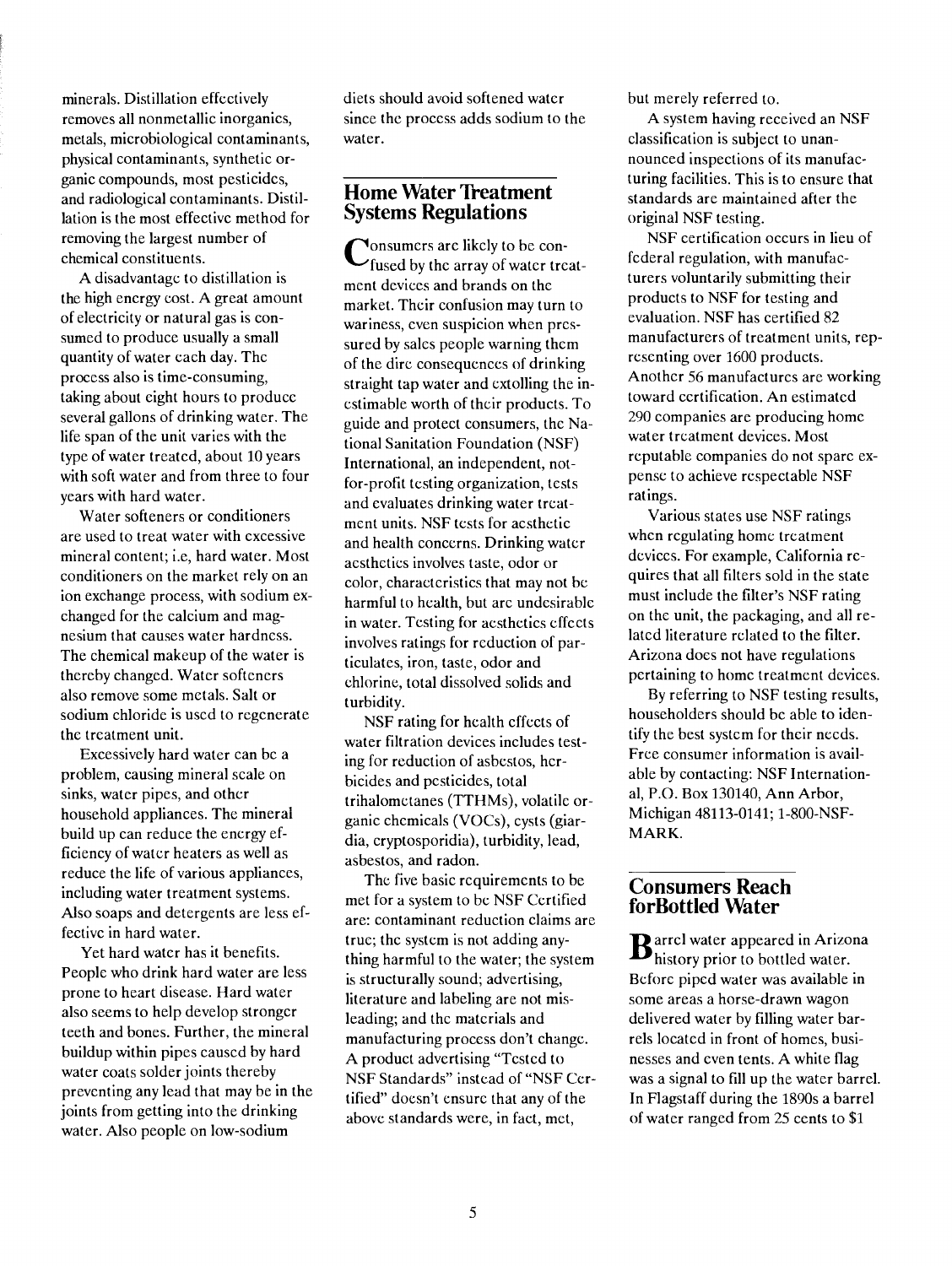depending on availability. A profound difference between barrel water and bottled water is that barrel water represented a prime source, a way of obtaining water before tap water was available, whereas bottled water is a strategy to avoid tap water. Such is historical progress.

Bottled water as a consumer item conveys two distinct images. Some critics view it as a luxury item for the privileged few who are able to squander good money for what is readily available at the turn of a faucet. Such people are said to purchase bottled water to flaunt their privileged status, in a strained effort to demonstrate distinction and discrimination. The existence of "water boutiques" bears out this impression. One Dutch water boutique carries 70 different kinds of bottled water.

Bottled water as an amenity for the elite was a theme in a recent piece of political theater. A public health group faulted some Washington lawmakers for purchasing at taxpayers' expense bottled water for their district offices, while voting against water quality standards to protect the domestic supplies of their constituents. The Physicians for Social Responsibility in its report titled "Bottle Watergate" called these legislators "water hypocrites." (Gone are the kingly days when the accused could have loftily dismissed such allegations by declaring "Let them drink tap water.")

Befitting its image as a consumer frill, bottled water is offered with commercial allure. For example, various styles of dispensers are sold, to display and serve bottled water to best effect. Sparkletts advertises "Deluxe Designer Dispensers" that are "designed to fit both your decorating schemes and your space requirements." Made of handpainted fashion ceramics, these dispensers come in various designs: Tuscany Rose, Luz Floral, Desert Mirage, and Classic Floral.

But there is more to bottled water than its image as a beverage for the privileged. Some people drink bottled water because they are wary of the quality of their tap water. For example, because of water quality concerns along the border, the use of bottled water is high in Nogales, Arizona, and its use is a necessity for some in Nogales, Sonora. Many Tucson residents turned to bottled water in response to the delivery, or threatened delivery of CAP water. In such situations, the use of bottled water demonstrated a real concern about health and well being.

In fact, the EPA is considering mandating that small water utilities supply bottled water to replace supplies with elevated nitrate and sulfate levels. Some small towns in Texas already distribute bottled water to pregnant women and infants after high nitrate levels were discovered in the town's water wells. Turkey, a town in the Texas Panhandle, distributes vouchers redeemable at local grocery stores for six to eight gallons of bottled water.

But whatever the image, the sale of bottled water is a booming business. The International Bottled Water Association (IBWA), the trade association representing the bottled water industry, says the sales of bottled water have increased by five-fold over the last decade, and consumption per capita has increased 15 fold, with approximately 1 in 15 households using bottled drinking water. About 700 brands are sold in the United States, with consumers spending about \$2.7 billion on bottled water per year.

The IBWA defines bottled water as water sealed in a sanitary container, to be sold for human consumption. The varied types of bottled water include artesian water, mineral water, sparkling water, spring water, well water and purified water. Bottled water can be carbonated, either naturally or artificially, and it can be flavored, but flavoring must comprise

less than one percent by weight of the final product; otherwise it is a soft drink. Further, bottled water is without sweeteners or additives.

Approximately 75 percent of bottled water is obtained from protected sources such as springs, artesian wells, and drilled wells. The other 25 percent is derived from municipal water systems that meet federal and state requirements set by the 1974 Safe Drinking Water Act. That the source of some bottled water is public water supplies prompts suspicion among some consumers. Yet, bottled water from a municipal source is doubly protected, by the EPA and the U.S. Food and Drug Administration.

Various processing techniques are used to produce a distinct type and brand of bottled water, Bottled water usually is filtered to remove impurities and treated with ozone before bottling to kill any bacteria that may be present. Both mechanical and activated carbon filtration likely are used on chlorinated source water to remove residual chlorine and organic materials. The use of distillation, demineralization or reverse osmosis produces mineral-free water, such as distilled water. Or a bottler may add selected minerals and mineral salts to create the desired flavor for a specific type of drinking water.

#### Regulation of Bottled Water

 $\mathbf{B}$ ottled water, unlike tap water<br>provided by a utility, is considered a food, at least for regularity purposes. The U.S. Food and Drug Administration regulates bottled water, with EPA responsible for the safety of drinking water from public water systems.

The 1974 Safe Drinking Water Act required that FDA adopt bottled water standards compatible with EPA's national drinking water standards. Assisted by the American Bot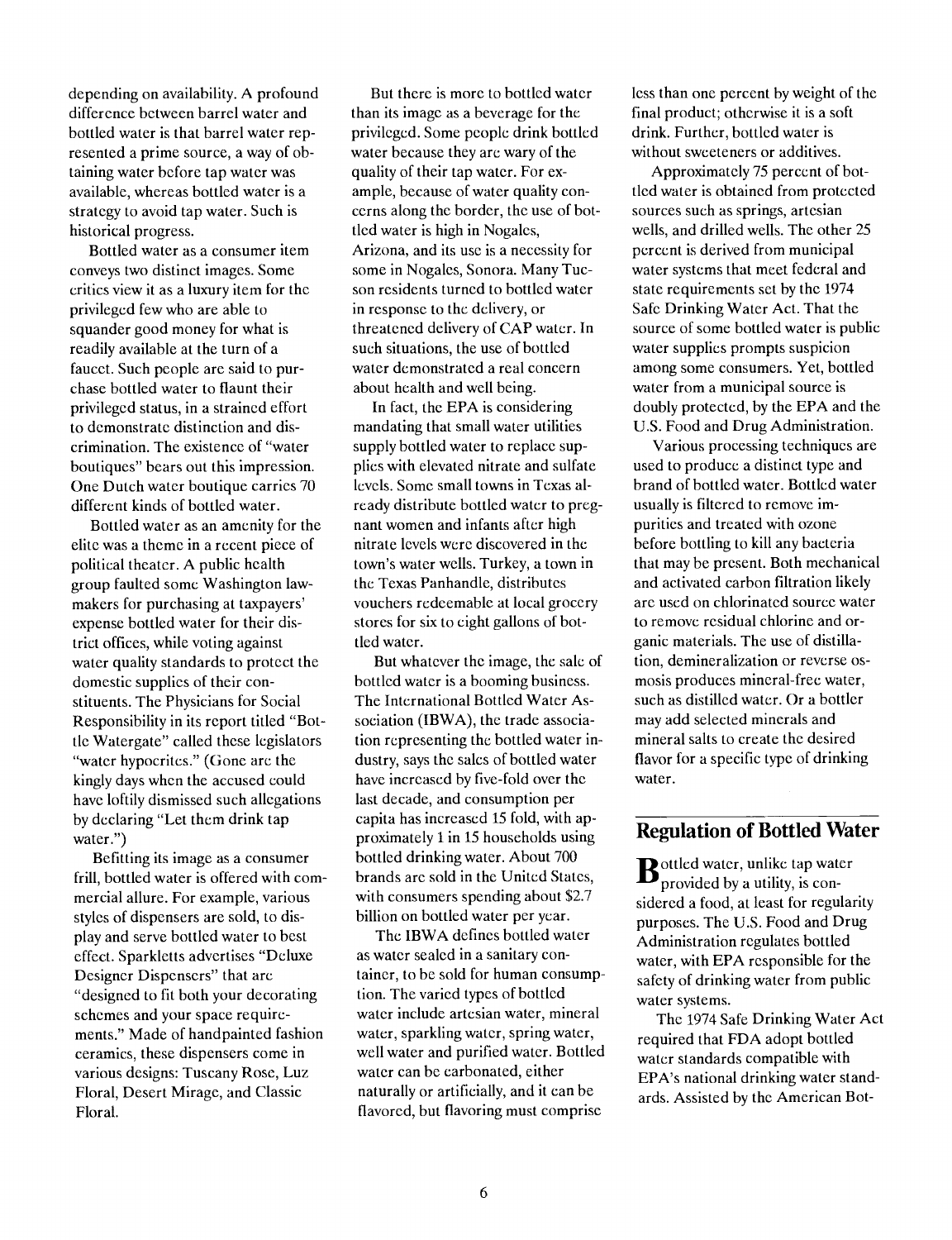tied Water Association, the FDA developed standards for quality and good manufacturing practices. Such standards require that bottled water meet certain bacteriological, chemical and physical standards. Tolerances also were set for certain substances, including arsenic, fluoride, lead, nitrate, zinc and total dissolved solids.

As EPA revises its drinking water regulations, FDA must make similar revisions in its bottled water regulations or publish why it didn't in the Federal Register. For example, in 1981 FDA set a level for trihalomethanes, a suspected carcinogenic formed when water is chlorinated, following EPA's action to regulate the substance in tap water. At that time FDA also adjusted its good manufacturing practices to provide for annual analytical testing. FDA requires that bottled water products are clean and safe for human consumption, are processed and distributed under sanitary conditions, and arc produced in compliance with FDA good manufacturing practices. Regulations also require that the public be notified if the microbiological, physical, chemical, or radiological quality of bottled water falls below standard.

Further, domestic bottled water producers engaged in interstate commerce, i.e. selling their products in states other than the site of production, are subject to periodic, unannounced FDA inspections. The inspections are to ensure the producers are in compliance with all aspects of bottled water standards, the Fair Packaging and Labeling Act, and all other applicable regulations incorporated in the FDA quality standards.

Since bottled water lacks readily apparent product characteristics to differentiate between its various types, establishing standard definitions is important to build consumer trust. Without such definitions, advertising is likely to exaggerate, or be used to create added value for bottled water to pique consumers' interest. This, in fact, was occurring, with the extravagant claims made by some water bottlers getting out of hand.

For example, Crystal Geyser Natural Alpine Spring Water was depicted as a very tempting elixir, indeed, from its claim to be "nature's perfect beverage" which "begins as the pure snow and rain that falls on 12,000-foot Olancha Peak in the towering Sierra. This pristine water is naturally filtered through the



San Ildefonso water jar design

mountain's bedrock." No confusing this veritable nectar with mere tap water.

In response to such extravagant advertising, the North Carolina Agriculturc Department in 1993 ordered Crystal Geyser and seven other bottled waters, including the popular Naya and Poland Springs brands, taken from store shelves in the state. The agency claimed "false and deceptive labeling" saying companies actually drilled underground wells to pump water to the surface for bottling.

Other states also took action to regulate the industry's water quality and labeling standards. For example, Georgia requires documented proof of a company's source of water, and Vermont requires bottlers to disclose any amounts of lead, arsenic and nitrate in their beverages.

Prior to the above state actions the

federal government already had faulted FDA for a neglect of its regulatory duties. A 1991 U.S. House Energy and Commerce Committee investigation of the bottled water industry found that 25 percent of the higher priced bottled water, including such brand names as Great Bear and Glacier Springs, comes from the same sources as ordinary tap water; another 25 percent of the bottlers were unable to document their sources of water; and 31 percent exceeded allowable limits of microbiological contamination. The committee faulted FDA's "inexcusably negligent" regulatory over-sight.

In response to this situation, FDA recently published rules to promote honesty and fair dealing in the market place by establishing definitions for the various types of bottled water. Definitions were set for artesian water, groundwater, mineral water, purified water, sparkling bottled water, sterile water and well water. FDA's final rules defining bottled water types were announced in November 1995, to go into effect in May 1996.

The rules include specification of mineral content of water sold as mineral water. Mineral water previously was exempt from standards applying to other bottled water. Also water coming from a municipal supply now must be labeled to indicate its origin.

Defining spring water provoked controversy within the industry. Spring water is a highly desirable designation commanding higher prices. The International Bottled Water Association therefore wanted it broadly defined to include water captured through a borehole from an underground aquifer. More of a purist, the National Spring Water Association claimed spring water is limited to water flowing naturally to the earth's surface. FDA sided with IBWA.

Along with federal regulations,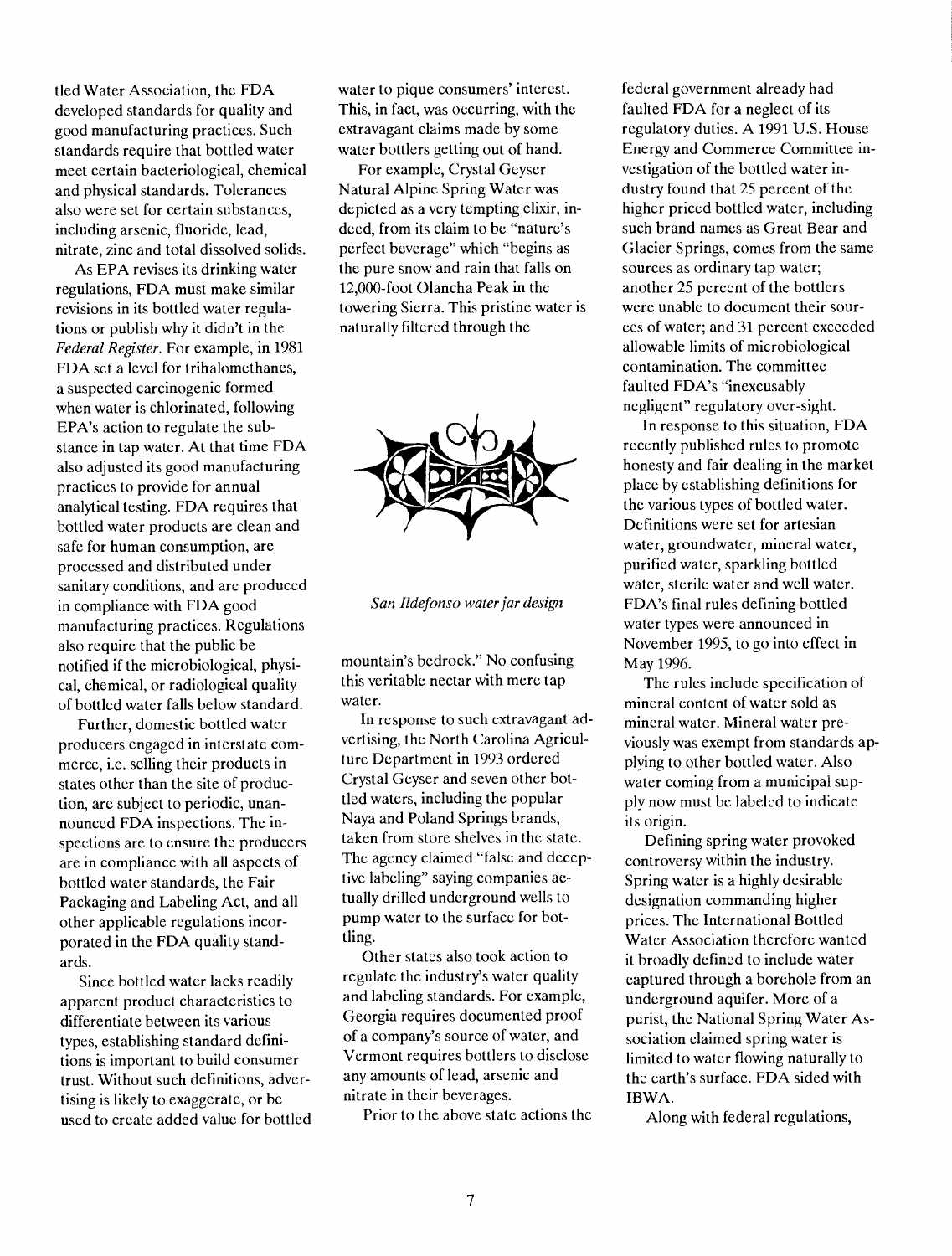domestic bottled water producers also are subject to inspection by state health officials and must comply with all applicable state laws and regulations. Some states, e.g., California, Pennsylvania and Florida, have adopted regulations that are stricter than federal requirements. Arizona does not have any laws regulating bottled water.

IBWA also has established a program of self-regulation. This includes unannounced National Sanitation Foundation inspections of bottled water producers who are IBWA members. NSF, the same organization that certifies home treatment devices, evaluates bottled water producers on their compliance with both the association's performance requirements and the FDA regulations pertaining to the production and sale of bottled water.

There is a movement underway for NSF also to provide national certification for bottled water. At present only 65 bottlers out of the many hundreds now operating participate in the NSF certification program, but the number is growing.

Tourists are advised that other countries do not necessarily regulate bottled water quality as carefully as the United States. For example, water bottled in Nogales, Mexico was found to contain industrial solvents. Also, UA water quality expert Chuck Gerba tells of purchasing bottled water in Greece with fecal coliform bacteria in it.

## Flagstaff Peaks Bottled Water

 $\prod_{\text{tities, water utilities might be in a}}$ good position to profit from the increasing popularity and sale of bottled water. Utilities already are in the business of selling water, and the sale of bottled water would be merely adding to the established product line,

possibly like Ben and Jerry's coming up with another ice cream flavor.

The Flagstaff public water utility is attempting to break into the bottled water market with its Flagstaff Peaks water. The utility is marketing water from the caldera or inner basin of the San Francisco Peaks, the highest point in the state. The water, which is melted snowpack, comes from a secured, pristine U.S. Forest Service area, from three shallow wells and a number of springs and is the highest quality water available to the utility. This water source originally was developed at the turn of the century to provide water to Flagstaff. The utility believes Flagstaff Peaks is a unique and quality product.



San Ildefonso water jar design

Processing the water has proven to be rather complicated thus far. The water has been trucked to Phoenix from Flagstaff for processing since no such suitable operation is available in Flagstaff to do the job. The water is chlorinated for transport. The Phoenix plant then carbon filters the water to remove the chlorine and further filters the water through a micro filter and treats it with ozone for further disinfection.

The water then is bottled, labeled and transported back to Flagstaff for distribution and sale. Negotiations are underway to involve a Flagstaff company in the processing and bottling of the water. The plan is to involve mostly local firms in the operation.

The Flagstaff water utility went into the water bottling business to raise additional operating revenues. Sufficient earnings could delay future rate increases. Flagstaff already has steep water rates due to the high cost of drilling wells in a mountainous terrain and an uncertain surface water supply. Profits also could be used for needed structural improvements, such as replacing old water lines.

Other motives also prompted the city to vend its water. The City Council anticipated that bottling and selling city water would increase FlagstafPs tourist appeal, especially if the water were sold throughout Arizona and in other states. Flagstaff Peaks also is viewed as a possible souvenir item to be sold in gift shops. Along these lines, a considered marketing strategy was to include a small map of the Grand Canyon with bottles of Flagstaff Peaks. The water currently is available at the Flagstaff visitors center, as well as the local Safeway and Target stores.

A public water utility is at an obvious disadvantage in establishing this kind of operation which is more likely a private sector initiative. The city's role however is limited to supplying the water, with the private sector processing, bottling and distributing the product. The city collects a royalty of 75 cents a case.

The idea of distributing and selling Flagstaff water far and wide has not met with universal approval among some city residents. Some residents feel chauvinistic and protective about their water, claiming that Flagstaff water is too good to ship to Phoenix and other distant cities. They argue that Flagstaff should reserve its good water for its residents. Others are concerned that bottling and selling Flagstaff water might delete local reserves and create a shortage.

Flagstaff Peaks has not yet lived up to initial expectations. Sales in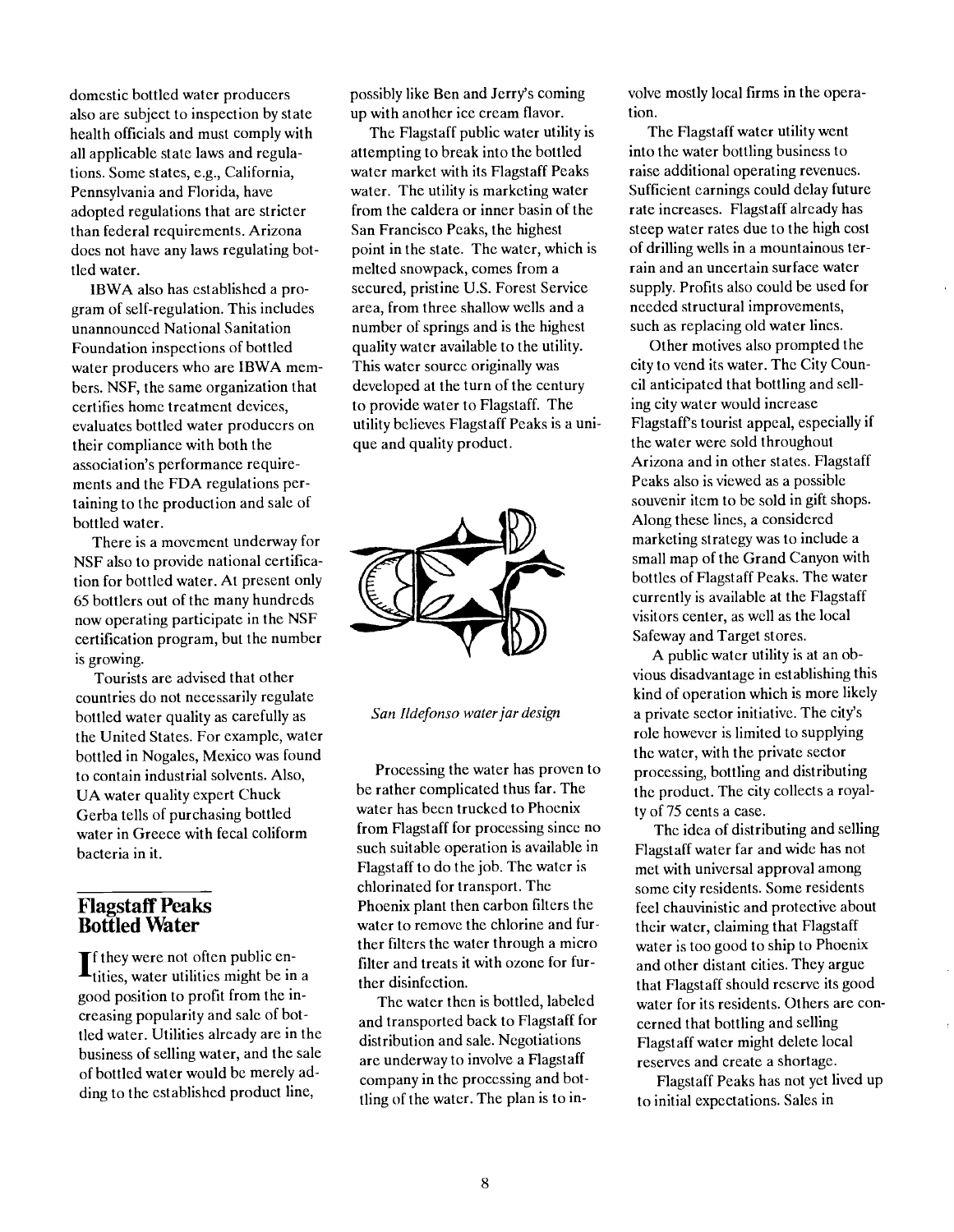Flagstaff have been fairly good, but introducing the product beyond the city has not gone smoothly. The bottled water business is highly competitive and therefore difficult to break into. Despite difficulties, city officials remain hopeful as efforts continue to expand Flagstaff Peaks distribution and sales area.

# Water Vending Machines

 $I$ N<sub>home treatmen</sub> fitting bottled water nor home treatment categories, water vending machines are a source of drinking water for many households. Such machines are conveniently located, often outside supermarkets. Customers bring their own containers, position them under a spout, insert a coin, usually a quarter, and receive a gallon of what they expect to be high quality water.

FDA considers water vending machines as a food vendor and regulates them accordingly, applying its 1978 Vending of Food and Beverage Model Ordinance. This ordinance does not involve water quality testing, but instead ensures that the machine meets design standards specified in the model ordinance; for example, that toxic materials were not used it its construction.

Since water for vending machines must come from an approved municipal source, the assumption is that the water meets EPA standards. Whatever the effectiveness of the machines' treatment process, therefore, dispensed water is unlikely to be of lesser quality than tap water and should be better because of the additional treatment provided.

The National Automatic Merchandising Association (NAMA) has been certifying water vending machines since 1985. Manufacturers voluntarily submit their products to NAMA for certification. NAMA certification involves water quality testing, with standards set for turbidity, total dissolved solids, total coliform, pH, chloride, sulfate and lead.

NAMA's samples water prior to entering the machine, then at the dispenser nozzle, and again at the nozzle after a flow of 250 gallons. NAMA has certified about 30 manufacturers of water vending machines.

NAMA is negotiating to involve NSF International in the certification of water vending machines. NSF, an independent testing organization that certifies drinking water treatment units, is highly respected in the water industry. Water quality standards acceptable to both organizations need to be worked out. Manufactures could then decide whether to seek certification with NSF or NAMA.

Vending machines evaluated by NAMA have a service mark stating "NAMA listed." The service mark however may be within the machine and not visible to the consumer. Some states, including California, require water vending machines to be certified. Arizona has no such requirement.

Arizona county governments may have health codes with regulations pertaining to water vending machines. For example, Maricopa County's health code includes a provision for periodic sampling of water vending machines. Unsatisfactory lab results could result in the shutdown of the machine. Health officials generally admit, however, even in counties with such regulations on the books, the testing of water vending machines does not attract priority attention, unless a specific complaint is received.

Few studies have been done on the bacteriological quality of water vending machines. One such study was donc recently by University of Arizona graduate students Cristobal Chaidez-Quiroz of the Department of Nutritional Sciences, and Pat Rusin and Jaime Naranjo of the Department of Soil, Water, and Environmental Science and Chuck Gerba. The researchers conducted bacteriological

analyses on water samples taken from 30 water vending machines in the Tucson area.

The researchers found Pseudomonas aeruginosa in 23 percent of the samples. Pseudomonas aeruginosa is an opportunistic pathogen that possibly is harmful to sensitive populations, such as the elderly, very young children and the immuno-compromised. It has the potential to contaminate food and multiply very rapidly.

The researchers also found total eoliform in 20 percent of the samples, and heterotrophic plate count (HPC) bacteria in all the samples, with 73 percent of the HPC samples having greater than 500 organisms per ml. EPA regulations require that HPC bacteria not exceed 500 cfu per ml in drinking water. Not much is actually known about the effects of HPC bacteria on human health, although some members of this group are considered opportunistic pathogens, such as Aeromonas and Flavobacterium.

Swab testing on the nozzle of the water dispensers and the drains found that contamination of these sites may affect the bacteriological quality of the dispensed water. Most of the samples had drains contaminated with both total coliform and fecal coliform. The researchers suggest that improper cleaning of the vending machines may cause the high levels of bacterial contamination.

The researchers suggest that improved cleaning of water vending machines may reduce the bacterial concentrations. They also recommend that since the vending machines rely on point-of-use and point-ofentry treatment processes, the machines may be appropriately evaluated by the established procedures for certifying microbiological purifiers. Consumers then would have the assurance that the vending machine is dispensing high quality water.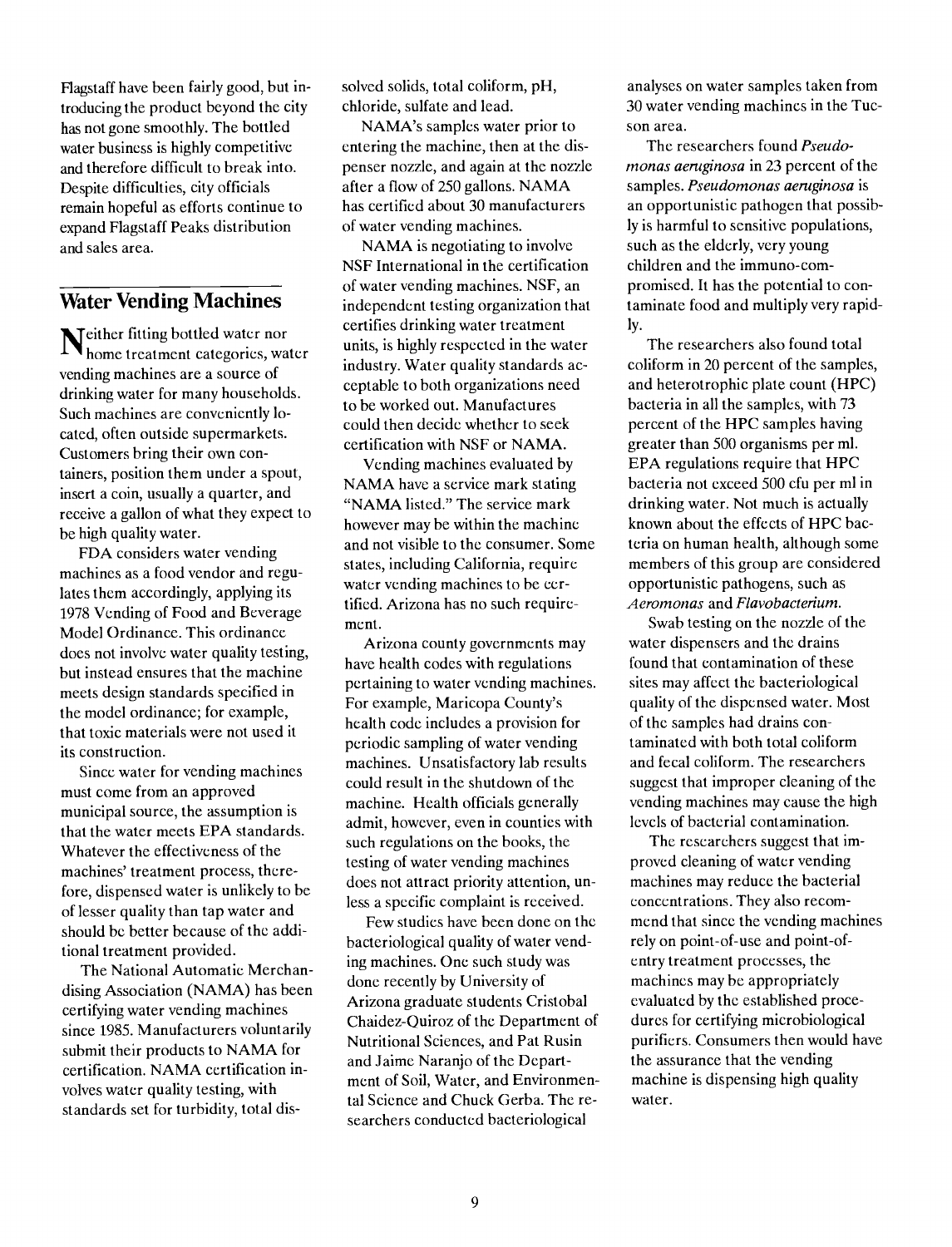#### Increasing Consumers' Water Awareness

people have become more aware of their water quality because recent government regulations require utilities to notify their customers if certain problems arise; e.g., if crypto or fecal coliform is detected in their water supplies. Receiving such a notice would likely raise consumers' water quality awareness and may encourage them to check into alternatives to tap water, if not actually go out and purchase such alternatives.

The water quality awareness of older people is increasing. Infections that have no affect on youth could prove fatal to older people, especially if they have certain preexisting health conditions. As more older people live longer concern about water quality therefore broadens in society. Also, medical treatments are available to prolong the lives of people who subsequently need to be very cautious about the water they drink. As result, citizens' water quality awareness has increased, with many investigating home treatment options.

Just as people must choose among various options when assembling a stereo or a computer system, they also face various decisions when working out a domestic water quality strategy. First, they must decide whether they, in fact, need to take special precautions. Presumably this decision is made based upon a sound understanding of their own domestic water quality. They then can decide what actions, if any, to take to improve their water.

People connected to a public water system should be able to get water quality information from the serving utility, or from state or local health officials. The water supplier can provide a listing of what it has monitored in the drinking water. Help with interpreting the data can be obtained from utility personnel,

state or local health officials, or by calling the Safe Drinking Water Hotline at 800-426-4791.

Some householders may want to contract a private lab to test their water supplies, either because they are wary of information provided by a utility or because they suspect contaminants may be entering their water supply through their domestic delivery system. For example, lead may have been used in their home plumbing systems and maybe entering their water. Also, people on private wells need to have their water tested for various contaminants. The Arizona Department of Health Services (602-255-3454) provides a list of labs in Arizona certified to test water.

A private water lab will perform a basic test for bacteria for about \$25. A test for the primary contaminants listed by the Safe Drinking Water Act including arsenic, barium, cadmium, chromium, lead, and mercury costs about \$100.

A person saves money if requesting a test for a specific contaminant, e.g. nitrate or lead, rather than having tests conducted for a range of contaminants. Advice about which tests should be done can be obtained from local health officials or by calling the Safe Drinking Water Hotline.

Consumers are advised to carefully research their water quality and their treatment options and not rely on advice proffered by salespeople with a home water treatment device to sell. Such salespeople have been known to misrepresent water quality information, not to mention the efficacy of their products.

#### Caution Advised for Certain Water Users

People receiving their water from<br>large municipal water providers situations large municipal water providers should feel confident that their water has been thoroughly treated and meets all established water quality

standards. A small utility or private water company in a rural area, however, lacking the resources of a large organization, may be unable to consistently maintain established water quality standards.

For example, water with a high nitrate level was found in areas near Quartzite. High nitrate, which is a



San Ildefonso water jar design

concern to pregnant woman and children, often comes from fertilizers. Also, the drinking water provided to the residents of the Mountain View subdivision in St. John's has been found to contain an excess amount of radium. Because of such occurrences, some officials suggest that people served by small utilities in rural areas install home water treatment systems. This advice also is applicable to people with private wells.

Immuno-compromiscd people are advised to avoid tap water if its source is surface water, even if supplied by a large urban utility. Surface water is likely to contain more impurities, including crypto, than groundwater and is subject to rapid changes in water quality. Flagstaff and Phoenix both include surface water in their water supplies.

The above represent general conditions that prompt citizens to avoid direct tap water. Sometimes special situations occur that also cause people to adopt tap water alternatives. For example, last summer some Flagstaff residents received brown water from their taps. The condition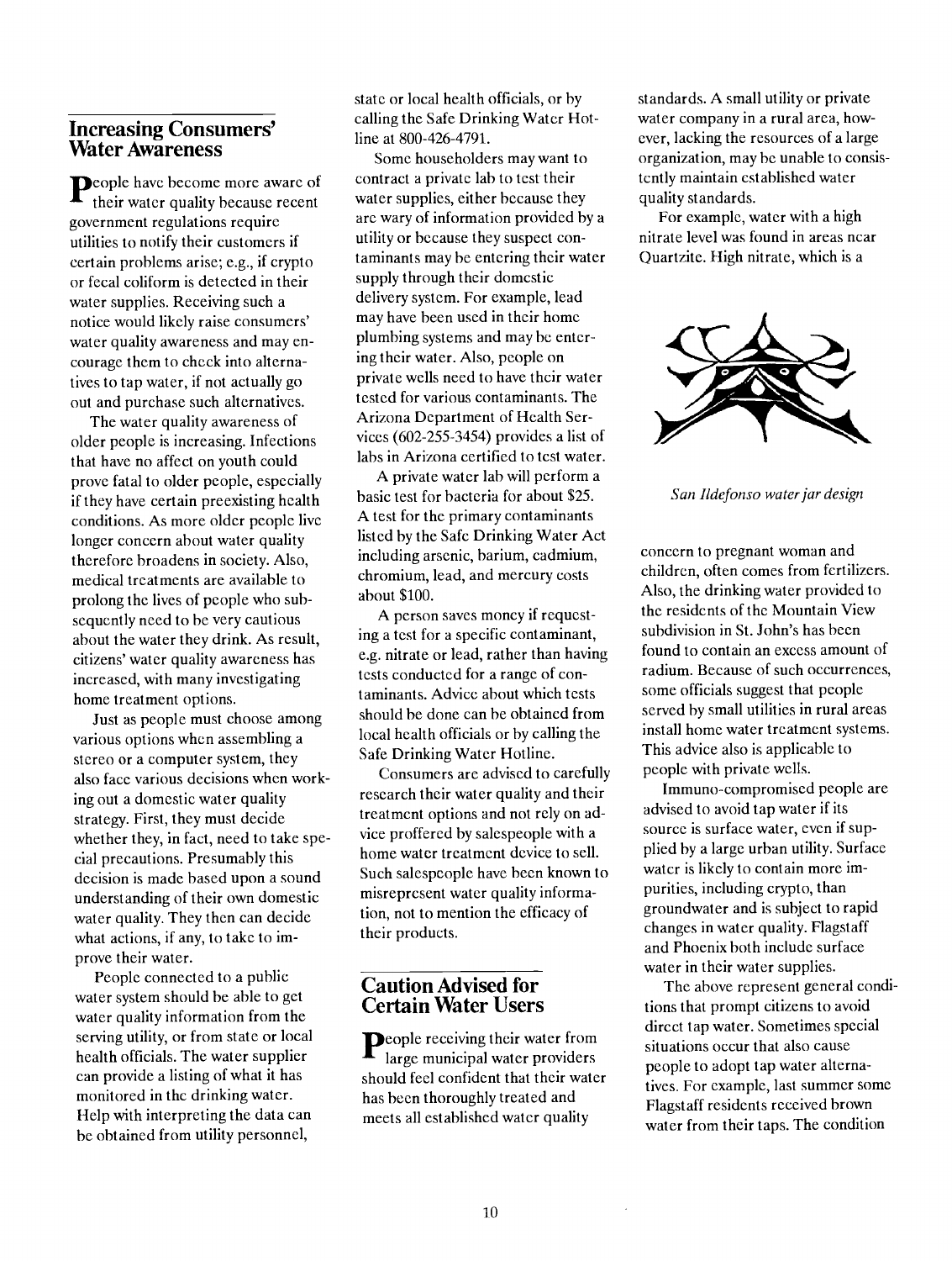was due to a chemical reaction in the treatment process and lasted for several days. During Tucson's illfated introduction of CAP water, some residents received discolored tap water. Despite health officials' claim that the water was safe to drink, many residents sought options to drinking it.

Gary Woodard of the UA's Water Resources Research Center conducted a study of the purchase of bottled water and home treatment systems by Tucson residents during the CAP affair. He found that households that were switched to CAP water were increasing their purchase of bottled water at an annual rate of 2.8 percent before receiving CAP water, and after the introduction of CAP water the figure jumped to 30.4 percent, a ten-fold increase.

But even those households remaining on groundwater increased their consumption of bottled water. Before the introduction of CAP water, such households were increasing their purchase of bottled water at an annual rate of 3.3 percent, with the figure rising to 10.6 percent after CAP water was delivered to other sections of town, a three-fold increase. This group's increased bottled water use is mainly explained by aggressive advertising and the increased availability of bottled water.

This pattern did not hold, however, with the purchase of home water treatment devices. Households that were not switched to CAP water were increasing their purchase of home treatment devices 2 percent per year both before and after CAP water came on line.

On the other hand, households that were switched to CAP water were increasing their purchase of home treatment systems at an annual rate of 2 percent before receiving CAP water. After the introduction of CAP water the figure jumped to 12 percent, a six-fold increase. Home water treatment devices are not

marketed through the same advertising strategies as bottled water.

# Conclusion

Most U.S. citizens share a belief in progress. Underlying this belief is a presumption of our country's technological superiority and its political and cultural preeminence. Our much vaunted civilization, with its sterling accomplishments and wondrous effects, suddenly seems tarnished when doubts arise about a service as basic as the delivery of quality drinking water. Cynics then might remark with some justification, "We can put a man on the moon, but we cannot be sure we are getting safe drinking water."

Things may not be getting any better. With Congress in the grip of an anti-regulatory fervor critics fear that existing water quality standards, which many already find wanting, may be further slackened. Fewer services and fewer regulations seem to be the emerging cut and fashion of government.

Will ensuring drinking water quality attract less government attention? The ultimate privatization of a government service is for the individual, private citizen to take over. In this regard, customers who purchase bottled water and home treatment systems have privatized a previously-performed government service. This could involve an equity issue.

The Rocky Mountain Institute conducted a planning exercise titled "The Future of Municipal Water Services" for the EPA. To prompt discussion RMI offered a future scenario of financially strapped government agencies and water utilities unable to ensure safe drinking water. With reports of waterborne illnesses a common occurrence, the wealthier folks invest in home treatment units. The less privileged rely on minimal water service, with universal water quality no longer assured.

It is an extreme scenario meant to provoke discussion, but does make a valid point. Since water is a basic necessity of life, all citizens should be able to expect a safe and available supply for their needs. That we should have to purchase water over